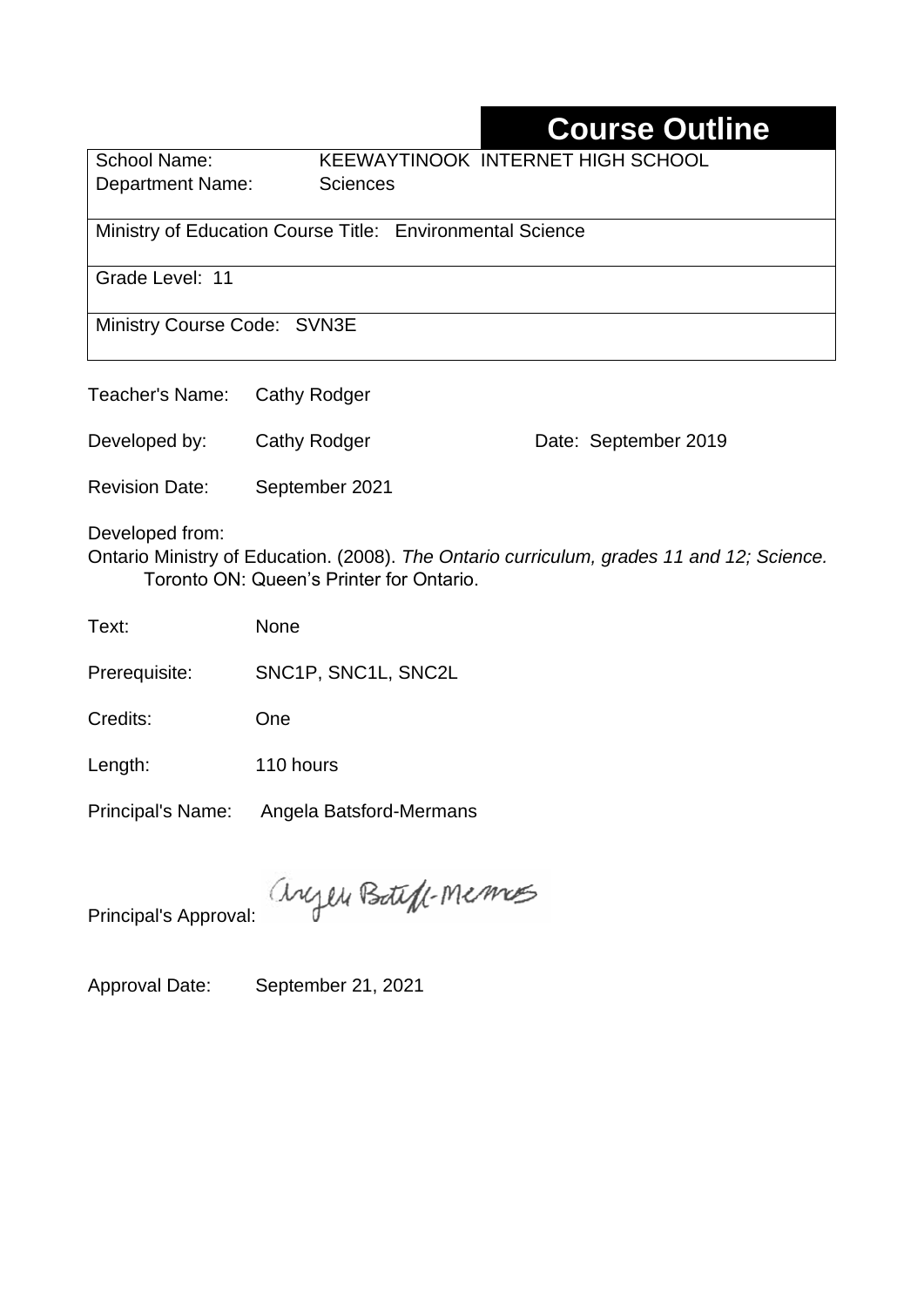## *Course Description/Rationale*

This course provides students with the fundamental knowledge of and skills relating to environmental science that will help them succeed in work and life after secondary school. Students will explore a range of topics, including the impact of human activities on the environment; human health and the environment; energy conservation; resource science and management; and safety and environmental responsibility in the workplace. Emphasis is placed on relevant, practical applications and current topics in environmental science, with attention to the refinement of students' literacy and mathematical literacy skills as well as the development of their scientific and environmental literacy.

# *Overall Curriculum Expectations*

### **Scientific Investigation and Career Exploration**

- Demonstrate scientific investigation skills (related to both inquiry and research) in the four areas of skills (initiating and planning, performing and recording, analyzing and interpreting, and communicating)
- Identify and describe careers related to the fields of science under study, and describe contributions of scientists, including Canadians, to those fields.

### **Human Impact on the Environment**

- Analyze selected current environmental problems in terms of the role human activities have played in creating or perpetuating them, and propose possible solutions to one such problem;
- Investigate air, soil, and water quality in natural and disturbed environments, using appropriate technology;
- Demonstrate an understanding of some of the ways in which human activities affect the environment and how the impact of those activities is measured and monitored.

### **Human Health and the Environment**

- Analyse the effects on human health of environmental contaminants and a significant environmental phenomenon;
- Investigate how different environmental factors can affect people's health and their lifestyle choices;
- Demonstrate an understanding of the ways in which environmental factors can affect human health and how their impact can be reduced.

### **Energy Conservation**

- Evaluate initiatives and technological innovations related to energy consumption and conservation, and assess their impact on personal lifestyles, social attitudes, and the environment;
- Investigate various methods of conserving energy and improving energy efficiency
- Demonstrate an understanding of the basic principles of energy production, with reference to both renewable and non-renewable sources, and of various methods of energy conservation.

### **Natural Resource Science and Management**

- Assess the environmental impact of the harvesting and/or extraction of resources, including ways of reducing this impact, and analyse threats to the sustainability of natural resources;
- Investigate methods scientists use to classify and monitor natural resources, and conduct investigations using those methods;
- Demonstrate an understanding of the sustainable use of resources and its relationship to the biodiversity and sustainability of ecosystems.

### **The Safe and Environmentally Responsible Workplace**

- Assess workplace situations with respect to safety and environmental issues, and propose a course of action to address unsafe working conditions;
- Investigate a variety of safe and environmentally responsible workplace practices;
- Demonstrate an understanding of general workplace safety procedures and environmentally responsible practices.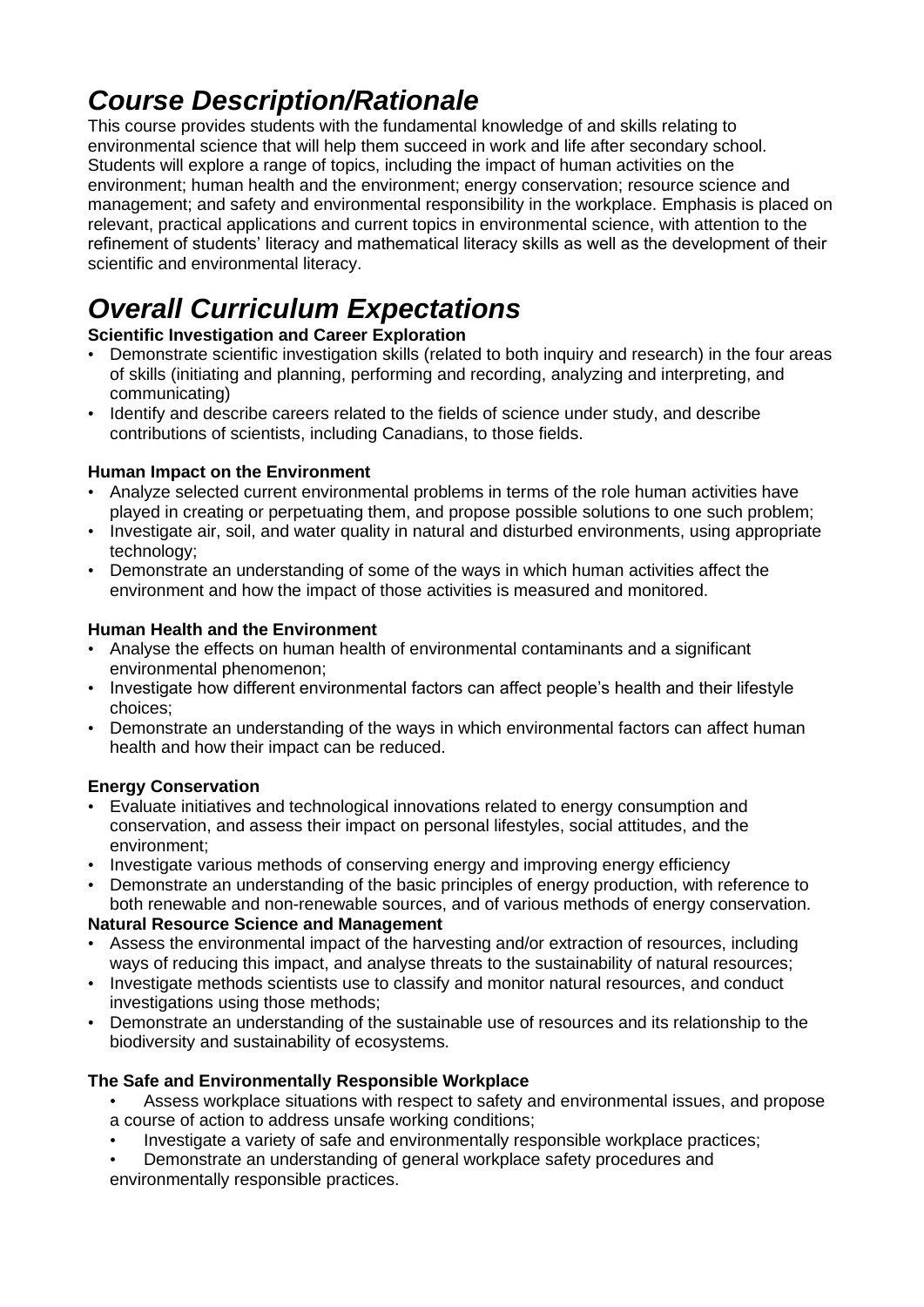## *Course Content*

| <b>Unit</b>                                              |              | Length    |
|----------------------------------------------------------|--------------|-----------|
| 1. Scientific Investigation Skills / Career Explorations | 20 hours     |           |
| 2. Human Impact on the Environment                       |              | 20 hours  |
| 3. Human Health and the Environment                      |              | 20 hours  |
| 4. Energy Conservation                                   |              | 20 hours  |
| 5. Natural Resource Science and Management               |              | 15 hours  |
| 6. The Safe and Environmentally Responsible Workplace    |              | 15 hours  |
|                                                          | <b>Total</b> | 110 hours |

## *Unit Descriptions*

#### **Unit 1 – Scientific Investigation Skills**

Students will demonstrate scientific investigation skills and practices (initiating and planning, performing and recording, analyzing and interpreting, and communicating) used throughout the other units. Use of scientific instruments, accessing virtual laboratories, data collection and presentation, inferencing, and the scientific method will be practiced in this unit. Students will interpret their data as well as communicate their results. Students will have an opportunity to investigate current climate change issues that affect their home reserves such as winter roads, forest fires and invasive species. Career exploration in the field of environmental science will be covered to give students an opportunity to examine possible careers such as water treatment operator and wastewater operator.

#### **Unit 2 – Human Impact on the Environment**

Students will investigate current environmental problems in terms of the role human activities have played on the environment. Students will propose solutions to one such problem. Investigation of air, soil and water quality of local conditions will be examined using appropriate technology. Students will demonstrate an understanding of how human activities affect our environment. Students will have an opportunity to conduct interviews with Elders to inquire about past weather patterns compared to today and the impacts that the change has had on hunting, fishing, animal migration and land travel.

#### **Unit 3 – Human Health and the Environment**

This unit will focus on human health as a result of environmental contaminants and lifestyle choices. Special focus will be given to the Grassy Narrows First Nation Mercury Contamination, the role that industry plays, government and community. Students will demonstrate ways on how contamination reduction can reduce the impact on human health. Focus will be given to the impacts of mold in First Nation housing and the chronic health issues that can result. Scientific investigation will be conducted on the hazardous waste materials that are located inside of their homes.

#### **Unit 4 – Energy Conservation**

This unit will focus on evaluating initiatives and technological innovations related to energy consumption as well as conservation. Assessing personal lifestyle choices, social attitudes and current modern practices will be a focus. Investigation of energy conservation and energy efficiency at a local level, as well as the role the government plays in reducing energy use by industries will be investigated. Understanding the basic principles of renewable and nonrenewable resources will be covered to help students in isolated northern communities have understanding of the cost related to the initial set up of alternative energy production and distribution.

#### **Unit 5 – Natural Resource Science and Management**

This unit will expose students to the environmental impact of harvesting and/or extraction of resources. Focus will be given to extraction of resources in the North (Ring of Fire mining, forestry, and fishing), as many of our students will be impacted by the development of road access to their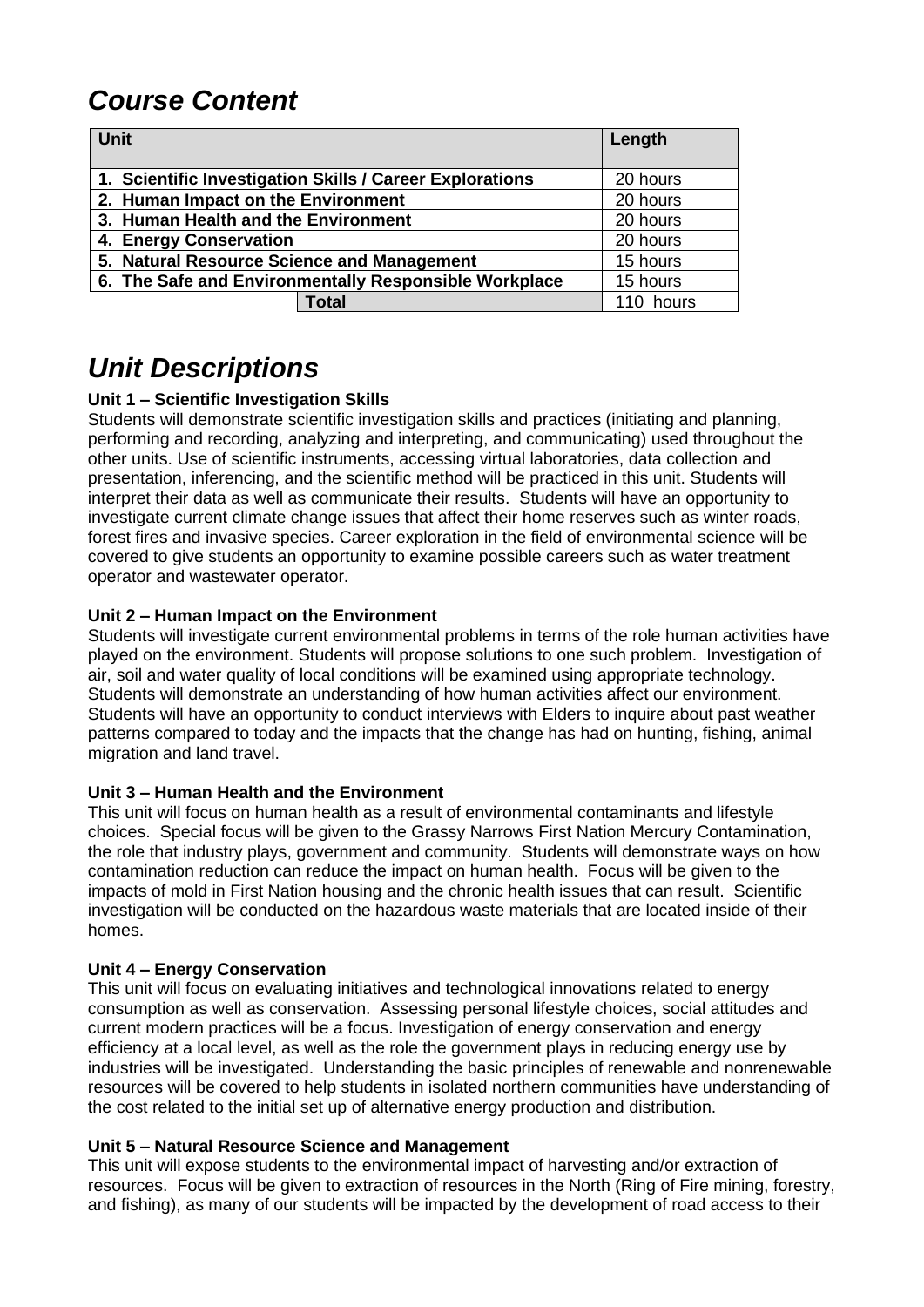communities. Students will learn about the sustainable use of resources and its relationship to sustainable ecosystems, as well as biodiversity. Scientific methods will be used to demonstrate classification and monitoring of resources, as well as conducting investigations in local ecosystems (i.e. use of increment borers for dendrochronology).

#### **Unit 6 – The Safe and Environmentally Responsible Workplace**

Students will assess workplace situations with respect to safety and environmental issues, and propose a course of action to address unsafe work conditions. Investigation of a variety of safe and environmentally responsible workplace practices will be covered with emphasis on northern remote challenges (i.e. cleaning fuel leaks, toxic substances that are abandoned in surrounding community dumps and bush). Understanding of provincial workplace safety measures, practices and procedures will be covered (i.e. WHMIS MSDS, HHPS, etc.) Students will have an opportunity to examine current practices in their own communities for the treatment of sewage, providing clean water and disposal of household waste.

## *Teaching/Learning Strategies*

This course is organized into an eight-week series of lessons and activities that is presented to students in remote northern communities via the internet. The eighth week is used for course consolidation, review, and the final examination. Teacher and students communicate over the internet through timely activity feedback, emails, messages, video and audio calls. Classroom mentors assume the role of liaison between the teacher and student while also supporting a holistic approach to motivate, engage and support each individual student.

A variety of strategies will be used in the online delivery of this course. Some instructional strategies include:

- The use of flexible groupings
- Cooperative learning: a range of team based learning approaches where students work together to complete a task. i.e. lab activities and experiments will be done as a group with fellow classmates in each community to encourage team problem solving and execution of experiments and labs.
- Ecological approach: involves all aspects of a student's life, including classroom, family, neighborhood, and community, in teaching the student scientific and technological skills.
- Graphic organizers: visual displays to organize information into things like trees, flowcharts, webs, etc. They help students to consolidate information into meaningful whole and they are used to improve comprehension of stories, organization of writing, and understanding of difficult concepts in word problems.
- Hands-on, active participation: Designing activities so that students are actively involved in the project or experiment. Hands-on participation is as important as verbal participation in the activity.
- K-W-L: know, want to know, learned, routine. A form of self-monitoring where students are taught to list what they know already about a subject, what they want to know, and later what they learned.
- Modeling/teacher demonstration: Teacher demonstrates how to do a lab or experiment before having the students try it on their own. . Modelling use of Science equipment and technology such as microscopes and Ipad attachments
- Multimedia: Use of digital media including text, links to web sites, video, word processing, dynamic visualization programs (i.e., Poodl, Virtual Dissection, Virtual Lab).
- The use of manipulatives and models provided in each classroom. There will be a focus on personal safety and the use of scientific tools and equipment.
- Response journal: Students record what they learned that day or strategies they learned or questions they have. Students can share their ideas in the class, with partners, and with the teacher.

Learning goals will be discussed at the beginning of each assignment and success criteria will be provided to students. The success criteria are used to develop the assessment tools in this course, including rubrics and checklists.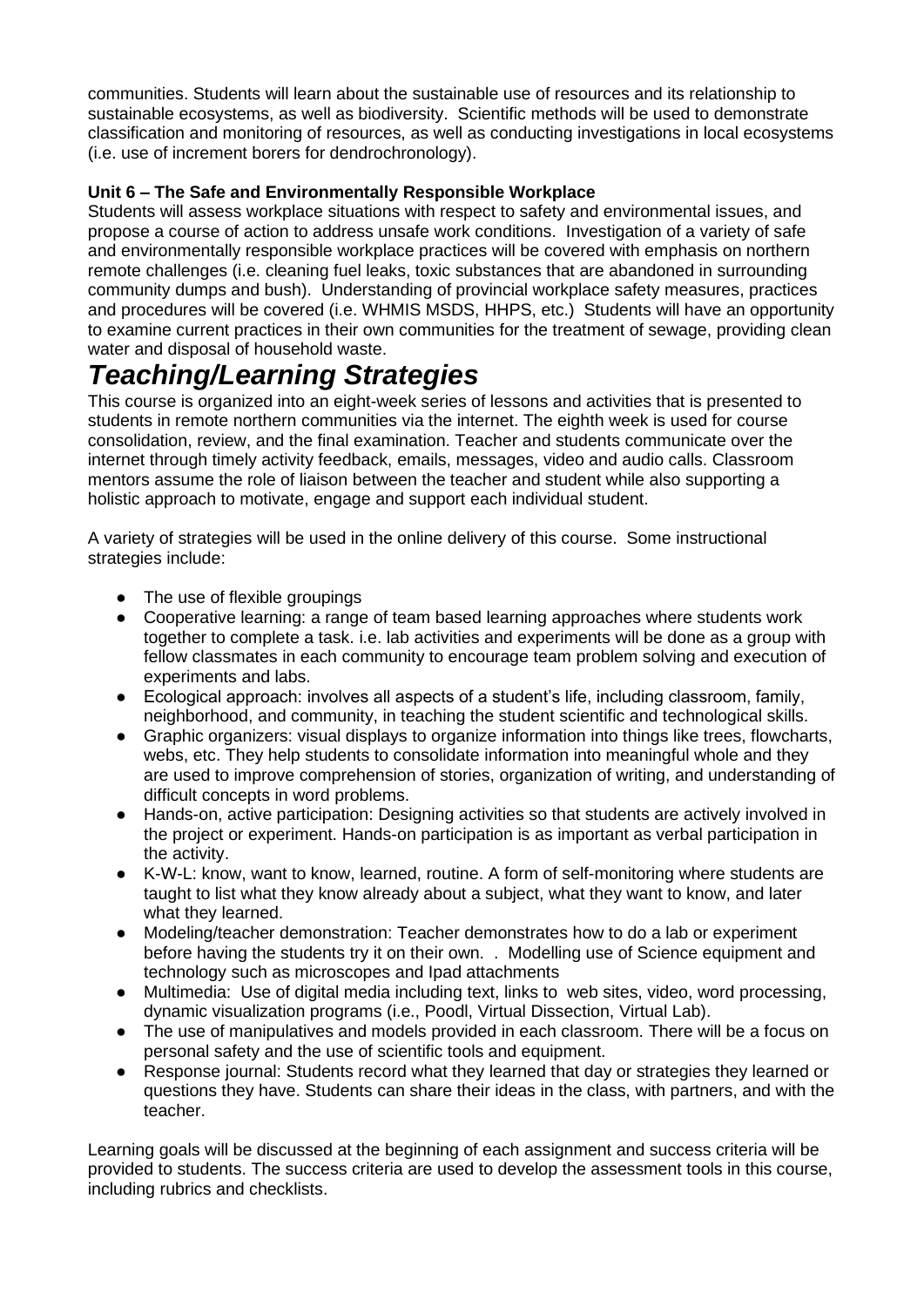## *Evaluation*

The final grade will be determined as follows (Ontario Ministry of Education, 2010):

- Seventy per cent of the grade will be based on evaluation conducted throughout the course. This portion of the grade should reflect the student's most consistent level of achievement throughout the course, although special consideration should be given to more recent evidence of achievement.
- Thirty percent of the grade will be based on a final evaluation administered at or towards the end of the course. This evaluation will be based on evidence from one or a combination of the following: an examination, a performance, an essay, and/or another method of evaluation suitable to the course content. The final evaluation allows the student an opportunity to demonstrate comprehensive achievement of the overall expectations for the course (p. 41).

Ontario Ministry of Education. (2010). *Growing success: Assessment, evaluation and reporting in Ontario schools*. Toronto ON: Queen's Printer for Ontario.

| Type of<br><b>Assess</b><br>ment | Category                         |                                                                                                                                                                                                                                                       | <b>Details</b>          | We<br>igh<br>tin<br>$\boldsymbol{g}$<br>$(\%)$ |
|----------------------------------|----------------------------------|-------------------------------------------------------------------------------------------------------------------------------------------------------------------------------------------------------------------------------------------------------|-------------------------|------------------------------------------------|
| Term<br><b>Work</b><br>(70%)     | Knowledge/<br>Understanding      | Information obtained from lessons, websites linked to from<br>lessons, textbook readings.<br>Knowledge & understanding demonstrated through work<br>submitted and through the ability to answer questions<br>requiring targeted knowledge of concepts |                         | 12                                             |
| Thinking                         |                                  | Independent projects, experiments, answering questions<br>requiring application of concepts to novel situations                                                                                                                                       |                         | 18                                             |
|                                  | Communication                    | <b>Report writing</b><br>Science journal<br>Short essay questions                                                                                                                                                                                     |                         | 17                                             |
|                                  | Application                      | Knowledge is applied and connected to everyday life through<br>investigating careers, observing the night sky, examining<br>home electricity use and practices, and examining the<br>properties of everyday materials.                                |                         | 23                                             |
| Final<br>Evaluati<br>on<br>(30%) | Culminating<br>Activity<br>(15%) | Summative Research and<br>Report which is designed<br>to recall and apply the<br>concepts, approaches,<br>skills and connections<br>learned                                                                                                           | Knowledge/Understanding | 2.5                                            |
|                                  |                                  |                                                                                                                                                                                                                                                       | Thinking                | 3.8                                            |
|                                  |                                  |                                                                                                                                                                                                                                                       | Communication           | 3.7                                            |
|                                  |                                  |                                                                                                                                                                                                                                                       | Application             | $\overline{4}$                                 |
|                                  | Exam<br>(15%)                    | Written examination<br>designed to cover all of<br>the overall expectations of<br>the course.                                                                                                                                                         | Knowledge/Understanding | 2.5                                            |
|                                  |                                  |                                                                                                                                                                                                                                                       | Thinking                | 3.8                                            |
|                                  |                                  |                                                                                                                                                                                                                                                       | Communication           | 3.7                                            |
|                                  |                                  |                                                                                                                                                                                                                                                       | Application             | 5                                              |
|                                  |                                  |                                                                                                                                                                                                                                                       | <b>TOTAL</b>            | 100                                            |

### *Assessment/Evaluation Strategies*

A variety of assessment and evaluation methods, strategies and tools are required as appropriate to the expectation being assessed. These include diagnostic, formative, and summative within the course and within each unit.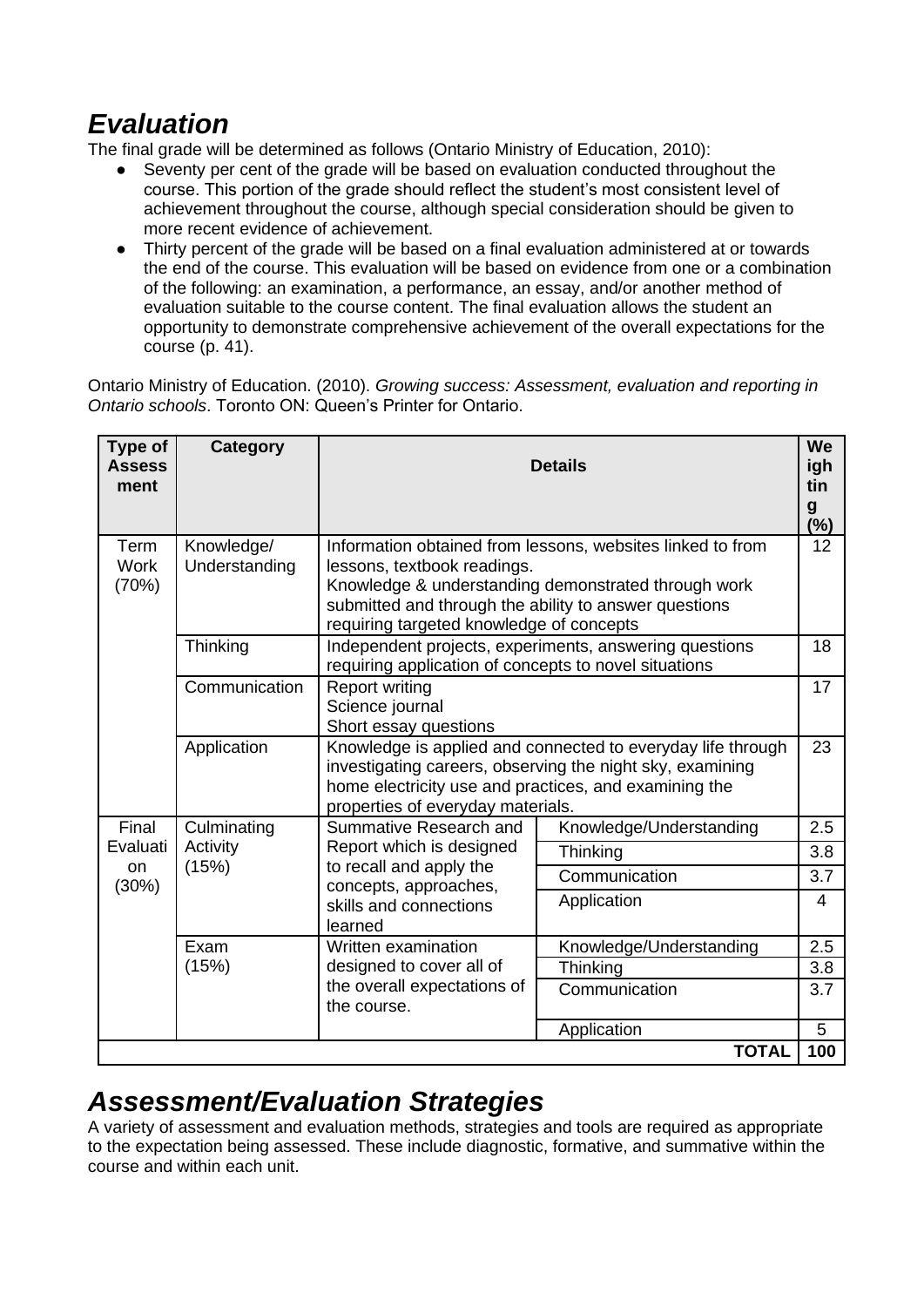Assessment *for* learning and assessment *as* learning is obtained through a variety of means, including the following:

- Discussion forums, KWL, mind-maps, anecdotal records, check lists (performance observed, self-assessment), rubrics (what to demonstrate and how they will be assessed).
- Students are given specific, descriptive, and timely feedback: they can assess their own learning and become active participants (Assessment as learning.)
- Online submissions, Rubrics (general and task specific), Surveys, Reports, Performance Tasks, Achievement chart, Field Observations,
- Experiments, labs, Independent Study Units (ISU's), group work.
- Mentor observations
- Assignments: written submissions; audio, visual presentations, software program results (i.e., virtual chemistry and electricity submissions) and models.
- Performance (i.e., safe use of scientific equipment, proper use of equipment to collect, organize and analyze data).

Evidence of student achievement (assessment *of* learning) is collected from various sources, including the following:

- Observation of individual contribution in a group labs
- Ongoing observations of most consistent work, with consideration given to most recent work
- Culminating Activity
- Final exam

The Ministry of Education's 2010 document, *Growing Success*, outlines the seven fundamental principles that guide best practice in the assessment and evaluation of students. KiHS teachers use practices that:

- are fair, transparent, and equitable for all students:
- support all students, including those with special education needs, those who are learning the language of instruction (English or French), and those who are First Nation, Métis, or Inuit;
- are carefully planned to relate to the curriculum expectations and learning goals and, as much as possible, to the interests, learning styles and preferences, needs, and experiences of all students;
- are communicated clearly to students and parents at the beginning of the course and at other points throughout the school year or course;
- are ongoing, varied in nature, and administered over a period of time to provide multiple opportunities for students to demonstrate the full range of their learning;
- provide ongoing descriptive feedback that is clear, specific, meaningful, and timely to support improved learning and achievement;
- develop students' self-assessment skills to enable them to assess their own learning, set specific goals, and plan next steps for their learning (p.6).

### *Resources*

Beaumont, H. (2016, June 1). Canada's ice roads are melting and that is terrible news for Aboriginal communities. [https://www.vice.com/en/article/43m4ab/canadas-ice-roads-are](https://www.vice.com/en/article/43m4ab/canadas-ice-roads-are-melting-and-that-is-terrible-news-for-aboriginal-communities)[melting-and-that-is-terrible-news-for-aboriginal-communities](https://www.vice.com/en/article/43m4ab/canadas-ice-roads-are-melting-and-that-is-terrible-news-for-aboriginal-communities)

CBC News. (2013, Jan. 17). *Canadians produce more garbage than anyone else.*  [https://www.cbc.ca/news/business/canadians-produce-more-garbage-than-anyone-else-](https://www.cbc.ca/news/business/canadians-produce-more-garbage-than-anyone-else-1.1394020)[1.1394020](https://www.cbc.ca/news/business/canadians-produce-more-garbage-than-anyone-else-1.1394020)

CBC News. (2017, Feb. 28). *Report suggesting mercury still leaking near Grassy Narrows 'deeply concerning,' chief says*. [https://www.cbc.ca/news/politics/grassy-narrows-old-mercury-report-](https://www.cbc.ca/news/politics/grassy-narrows-old-mercury-report-1.4001775)[1.4001775](https://www.cbc.ca/news/politics/grassy-narrows-old-mercury-report-1.4001775)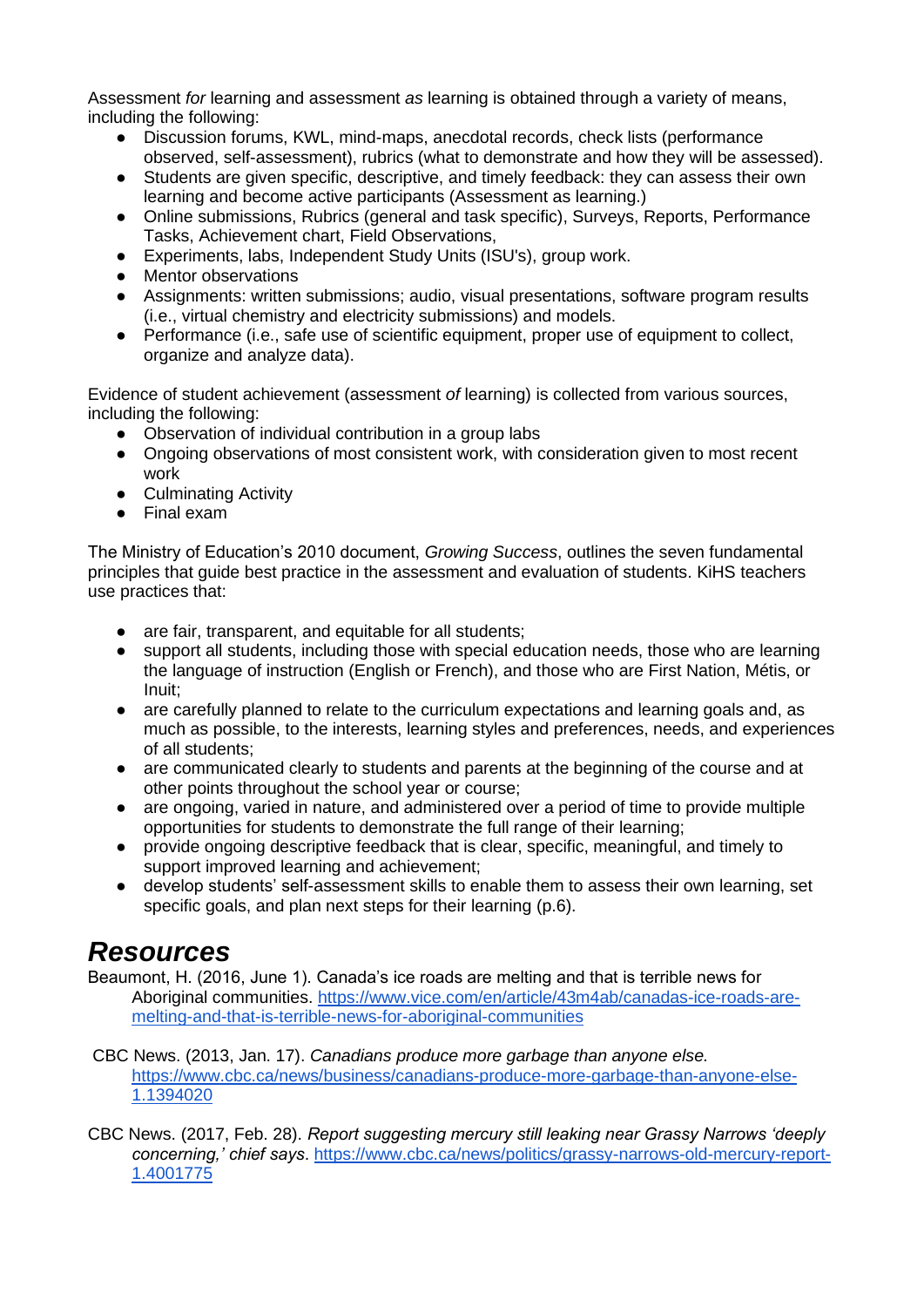Global Footprint Network. (n.d.) Footprint calculator. <https://www.footprintnetwork.org/resources/footprint-calculator/>

- Government of Canada. (2014). *Mold in housing: Information for First Nation residents.* <https://thhnw.org/wp-content/uploads/2016/05/canadian-mold-in-housing.pdf>
- Government of Canada. (2015, Sept. 10). *Open burning of garbage: Health and environmental risks*. [https://www.canada.ca/en/environment-climate-change/services/managing-reducing](https://www.canada.ca/en/environment-climate-change/services/managing-reducing-waste/municipal-solid/environment/open-burning-garbage-health-risks.html)[waste/municipal-solid/environment/open-burning-garbage-health-risks.html](https://www.canada.ca/en/environment-climate-change/services/managing-reducing-waste/municipal-solid/environment/open-burning-garbage-health-risks.html)
- Government of Canada. (2020, Sept. 15). The EnerGuide label. [https://www.nrcan.gc.ca/energy](https://www.nrcan.gc.ca/energy-efficiency/energuide-canada/energuide-label/13609)[efficiency/energuide-canada/energuide-label/13609](https://www.nrcan.gc.ca/energy-efficiency/energuide-canada/energuide-label/13609)
- Government of Ontario. (2021, July 28). *Why we need to address climate change*. <https://www.ontario.ca/page/why-we-need-address-climate-change>
- Keewaytinook Centre of Excellence. (2007, Oct. 23). *Professional training for water and wastewater operators*.<http://www.watertraining.ca/>

MyBlueprint. (2017). *MyBlueprint education planner.* [www.myblueprint.ca](http://www.myblueprint.ca/)

National Post. (n.d.). *Home*.<https://nationalpost.com/category/news/>

- Northern Ontario Business Staff. (2017, Nov. 29). Rate of climate change may render Northern Ontario winter road network unsafe. Sudbury.com. [https://www.northernpolicy.ca/upload/documents/media-coverage/2017/17.11.29](https://www.northernpolicy.ca/upload/documents/media-coverage/2017/17.11.29-sudbury.com-rate-of-climate-cha.pdf) [sudbury.com-rate-of-climate-cha.pdf](https://www.northernpolicy.ca/upload/documents/media-coverage/2017/17.11.29-sudbury.com-rate-of-climate-cha.pdf)
- Ontario Ministry of Education. (n.d.). *Indigenous education strategy.* <http://www.edu.gov.on.ca/eng/aboriginal/>
- Ontario Ministry of Education. (2008). *The Ontario curriculum, grades 11 and 12: Science.*  [http://www.edu.gov.on.ca/eng/curriculum/secondary/2009science11\\_12.pdf](http://www.edu.gov.on.ca/eng/curriculum/secondary/2009science11_12.pdf)
- Ontario Ministry of Education. (2010). *Growing success: Assessment, evaluation and reporting in Ontario schools*.<http://www.edu.gov.on.ca/eng/policyfunding/growSuccess.pdf>
- Ontario Ministry of Education. (2016). *Ontario schools, kindergarten to grade 12: Policy and program requirements.* <http://edu.gov.on.ca/eng/document/policy/os/index.html>
- The Conference Board of Canada. (2016). Environment. <https://www.conferenceboard.ca/hcp/provincial/environment.aspx>
- Toulouse, P.R. (2016). What matters in Indigenous education: Implementing a vision committed to holism, diversity and engagement. [https://peopleforeducation.ca/wp](https://peopleforeducation.ca/wp-content/uploads/2017/07/MWM-What-Matters-in-Indigenous-Education.pdf)[content/uploads/2017/07/MWM-What-Matters-in-Indigenous-Education.pdf](https://peopleforeducation.ca/wp-content/uploads/2017/07/MWM-What-Matters-in-Indigenous-Education.pdf)
- WWF. (n.d.). *How big is your environmental footprint?*  <https://www.footprintnetwork.org/resources/footprint-calculator/>

### *Program Planning*

This course is offered to Indigenous students living in isolated, northern Ontario communities. It is offered by qualified teachers in a blended classroom with a balance of academic, wellness, landbased learning, local language and culture to support the success of the whole student. This course uses the internet for instruction, demonstration and research. It utilizes a student-centered